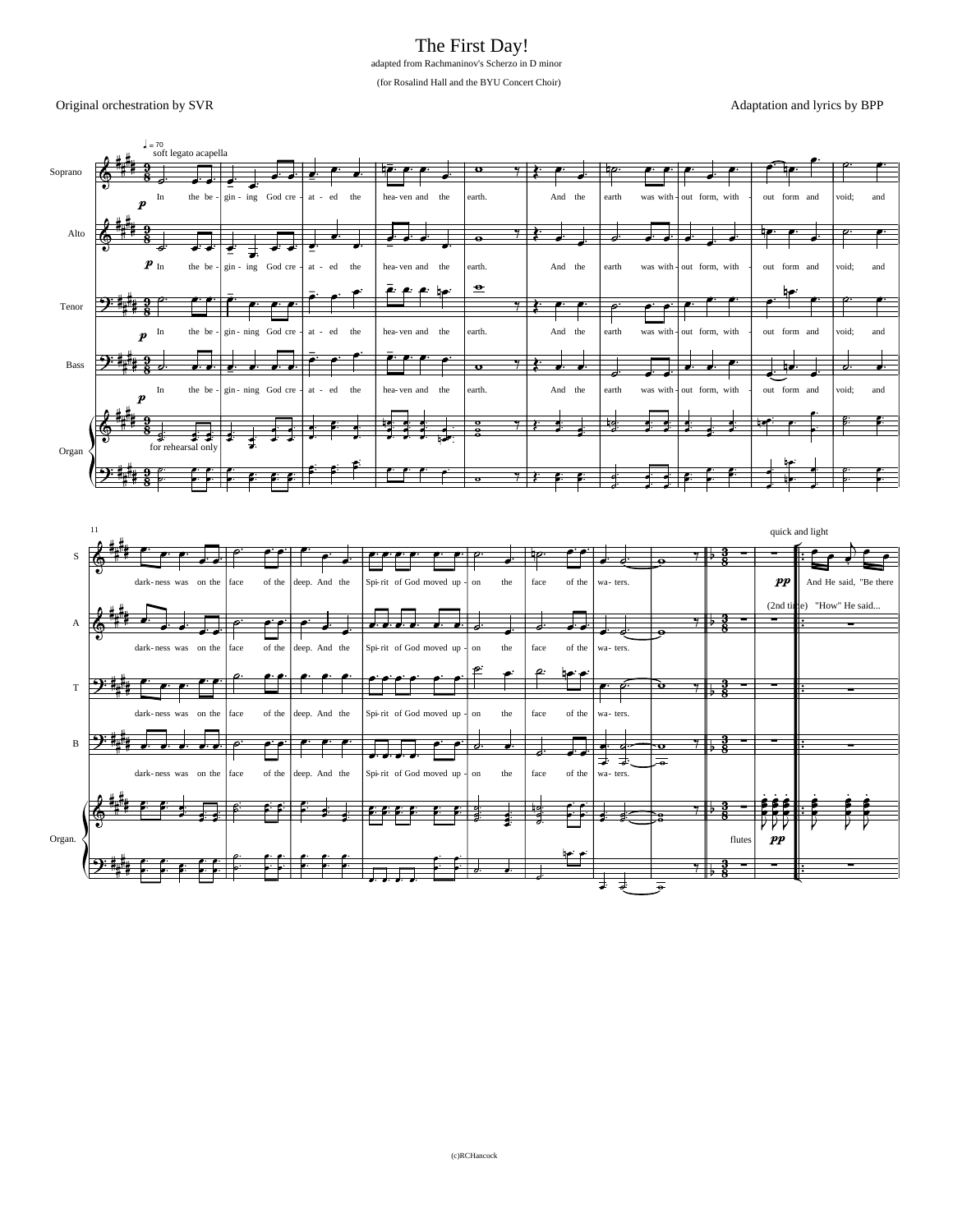



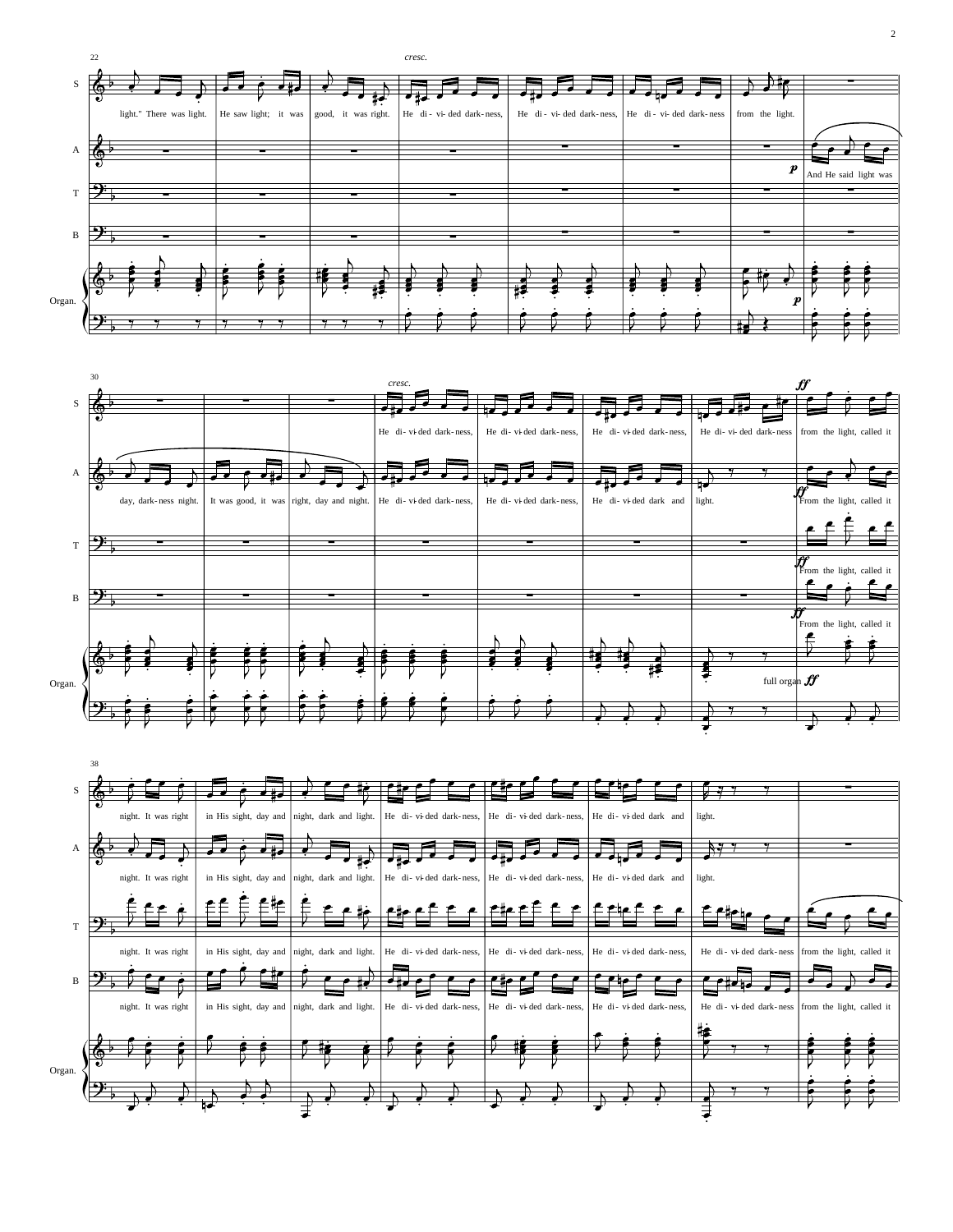

Organ.

3

∛†Ç ≦É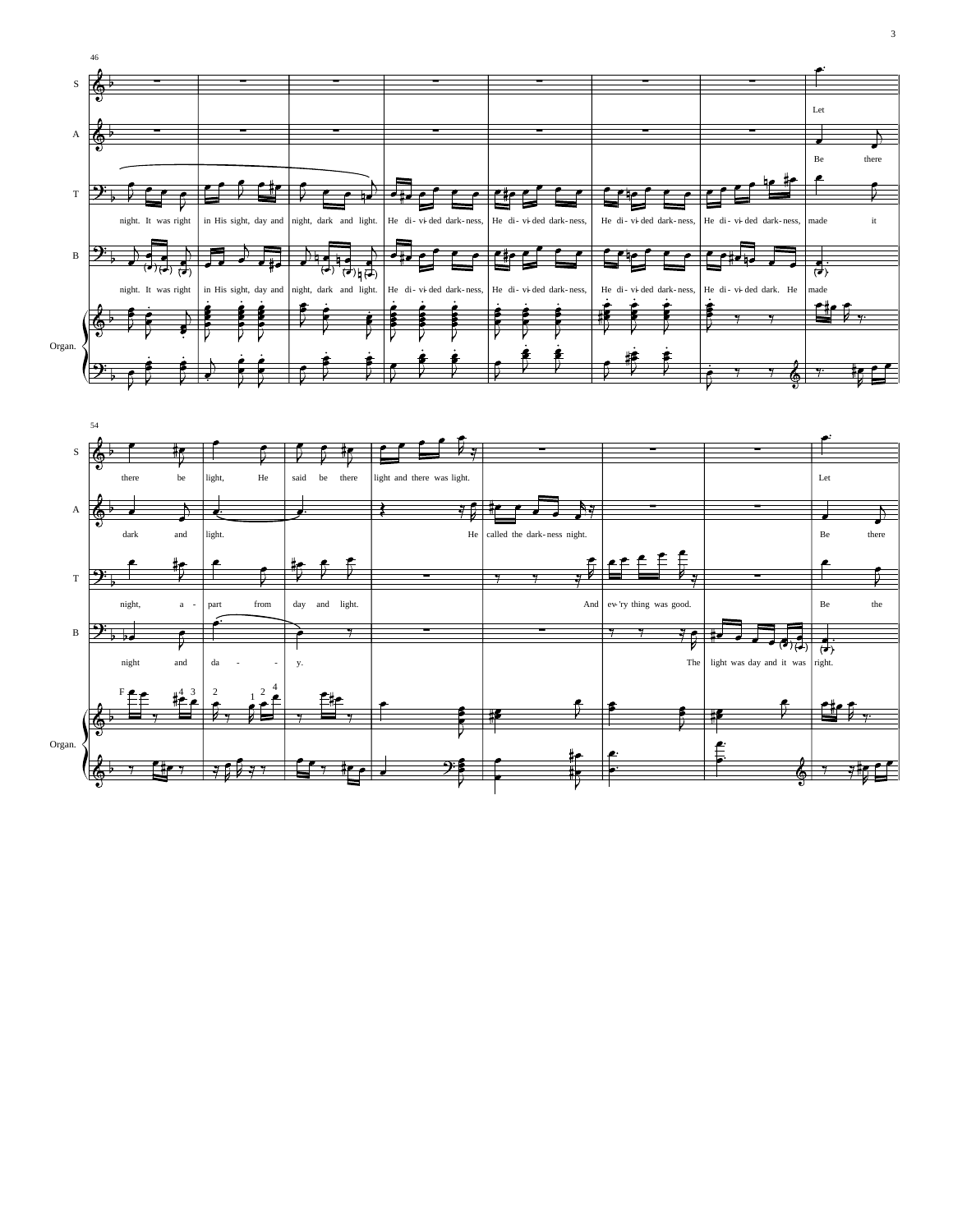

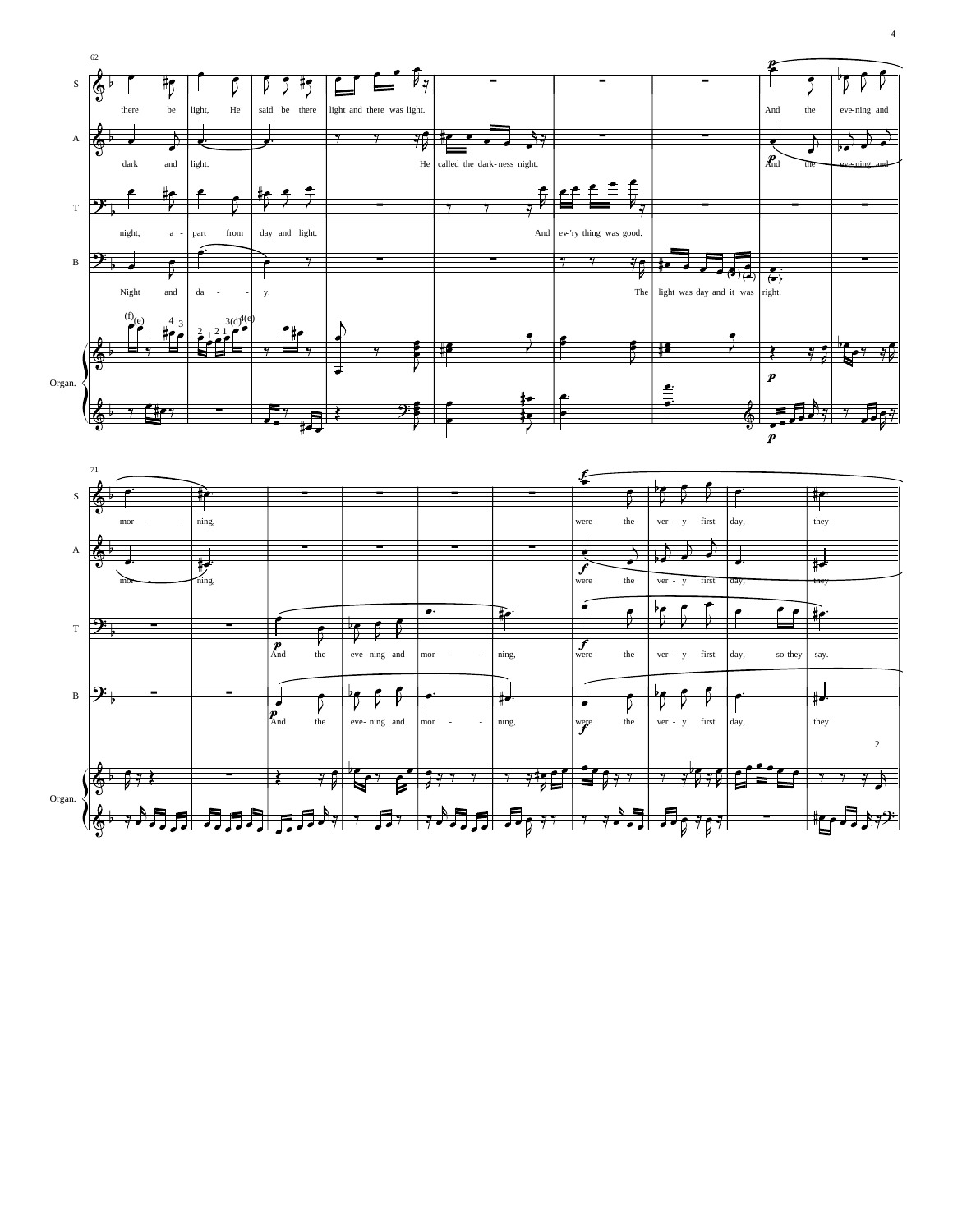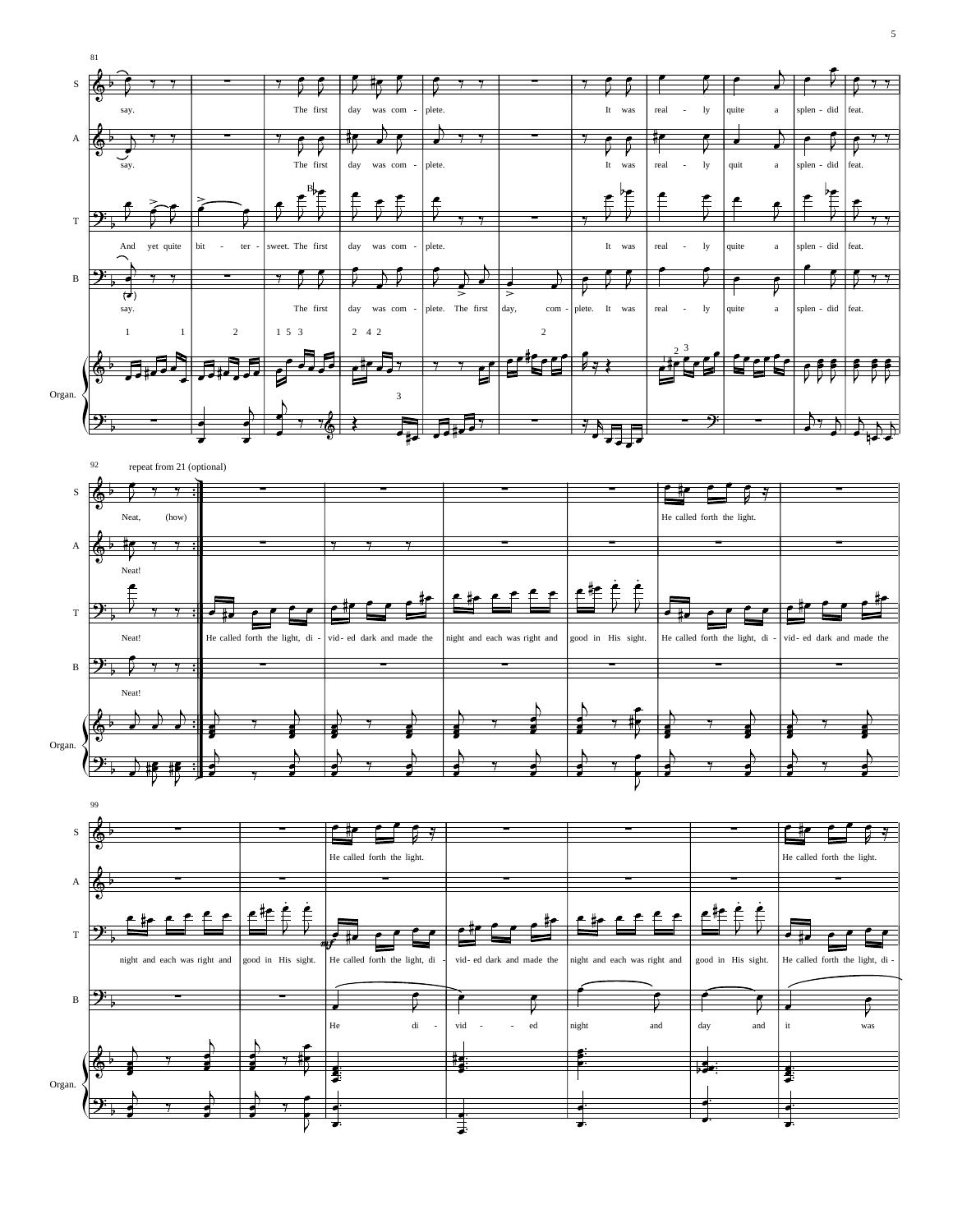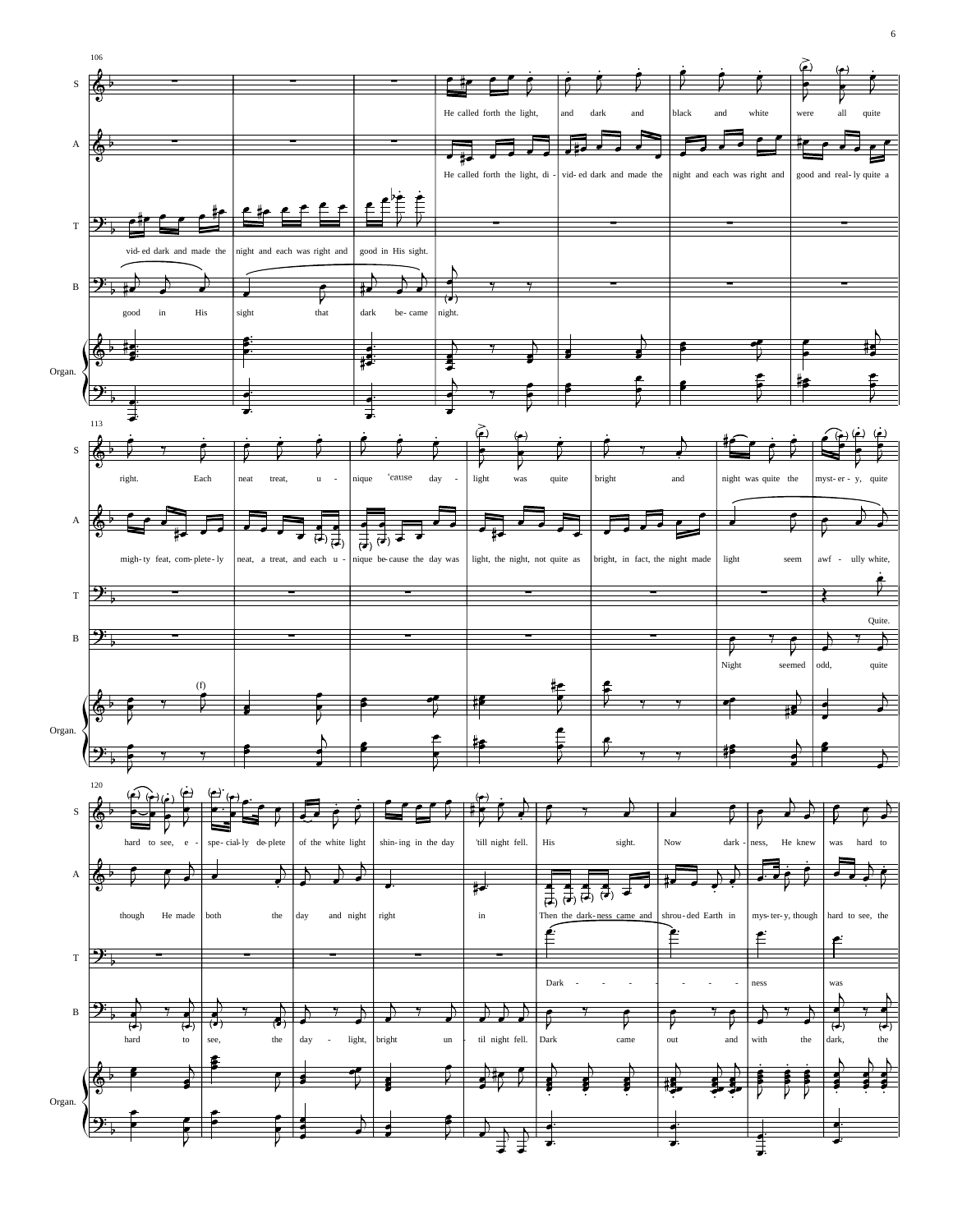

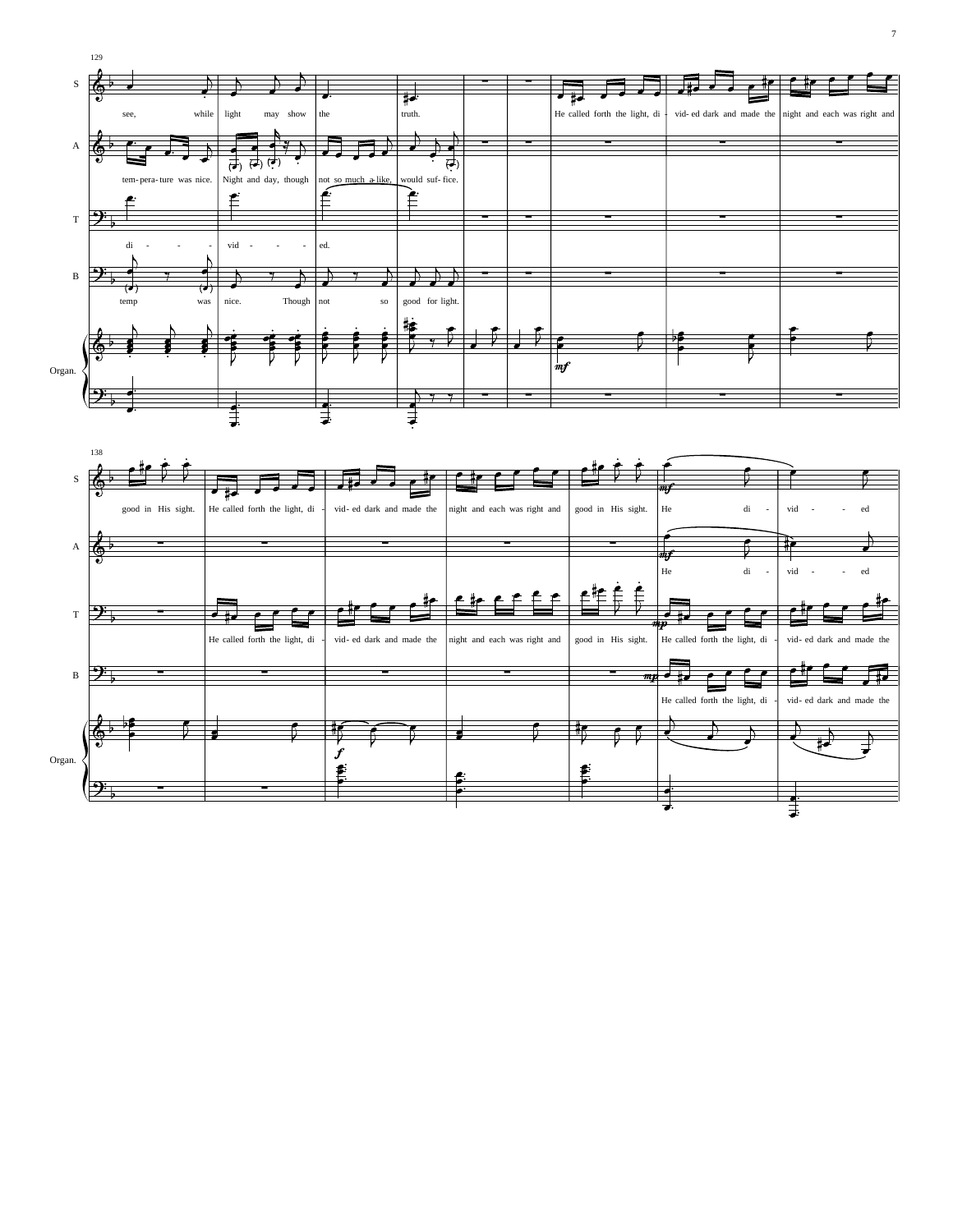

8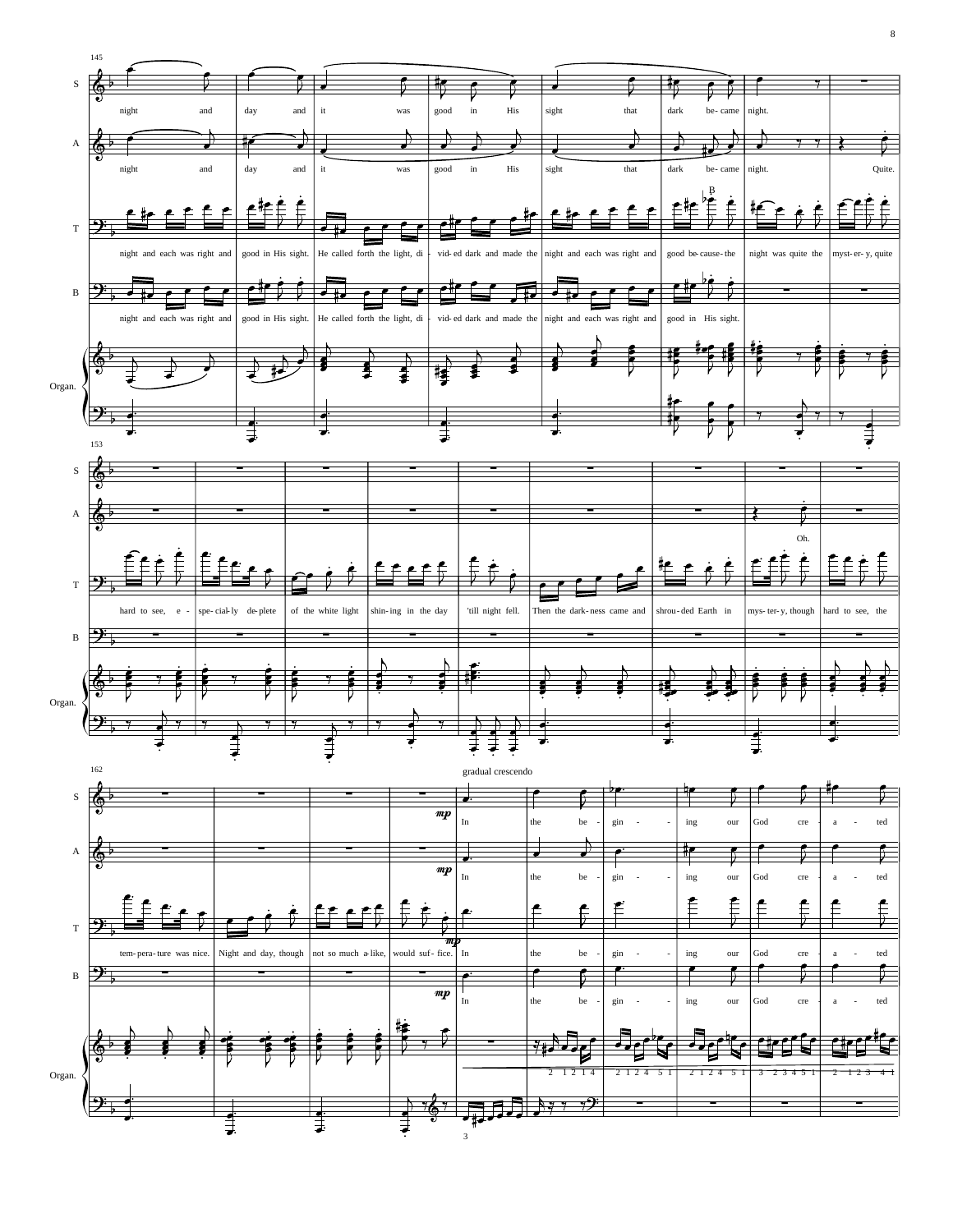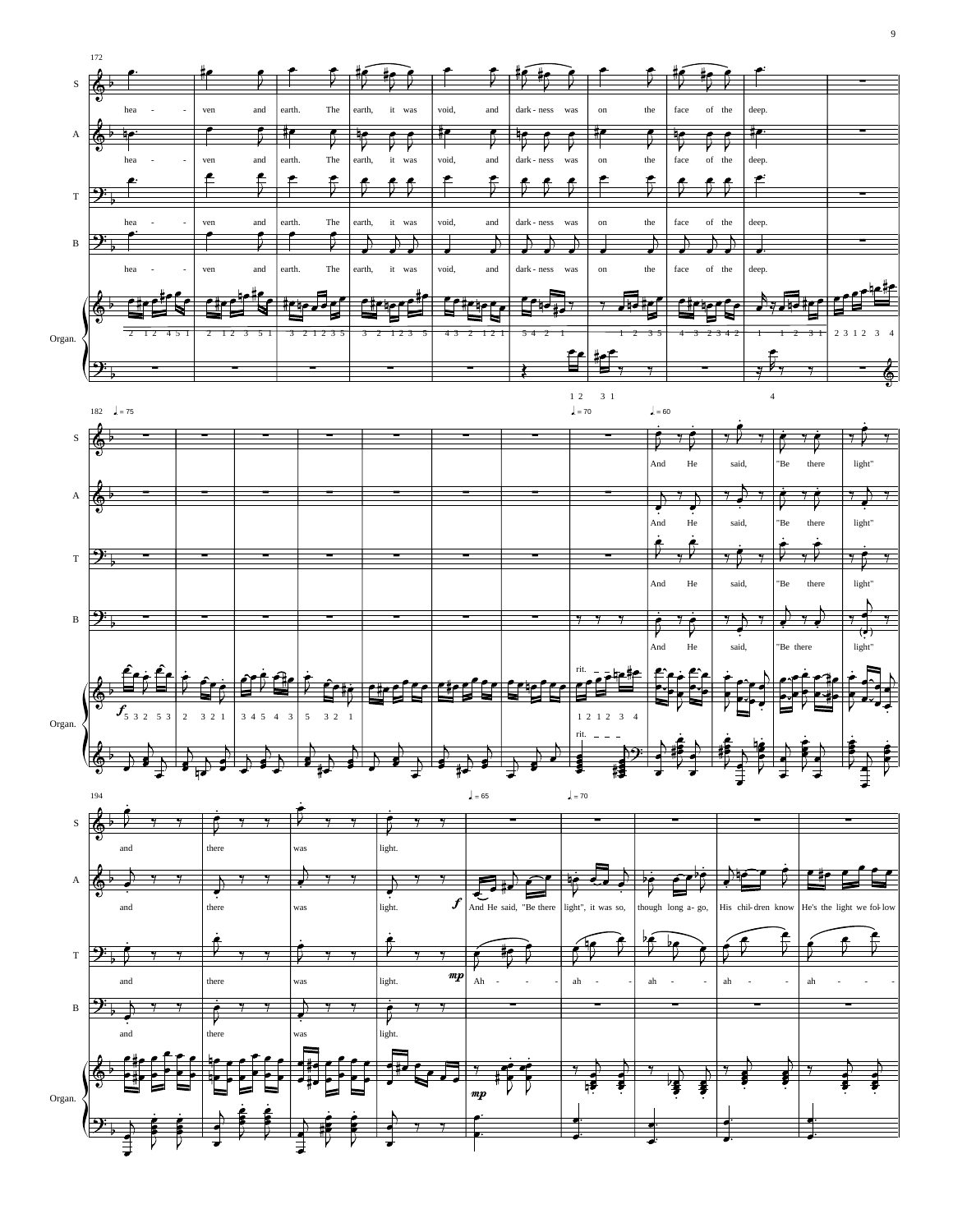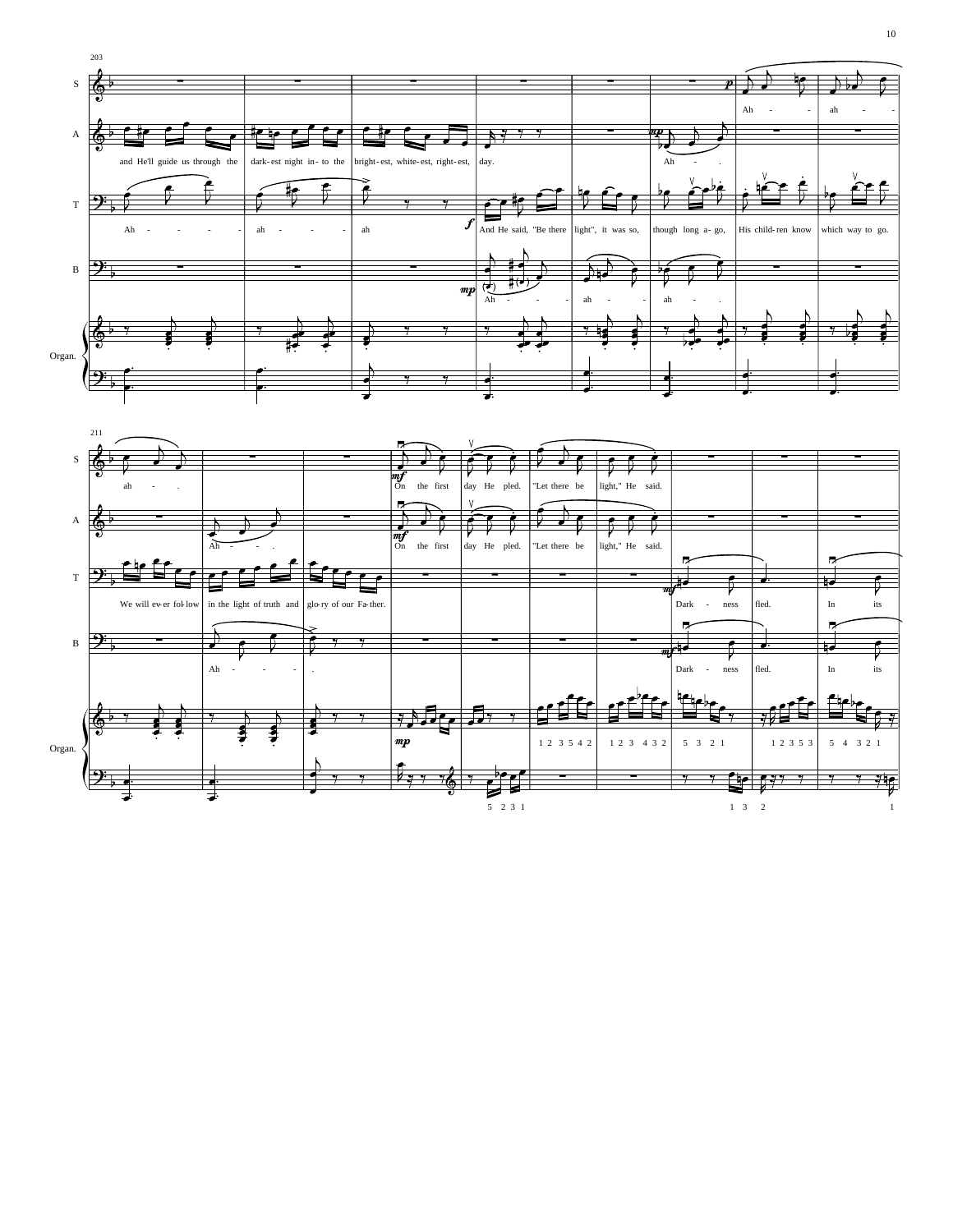

11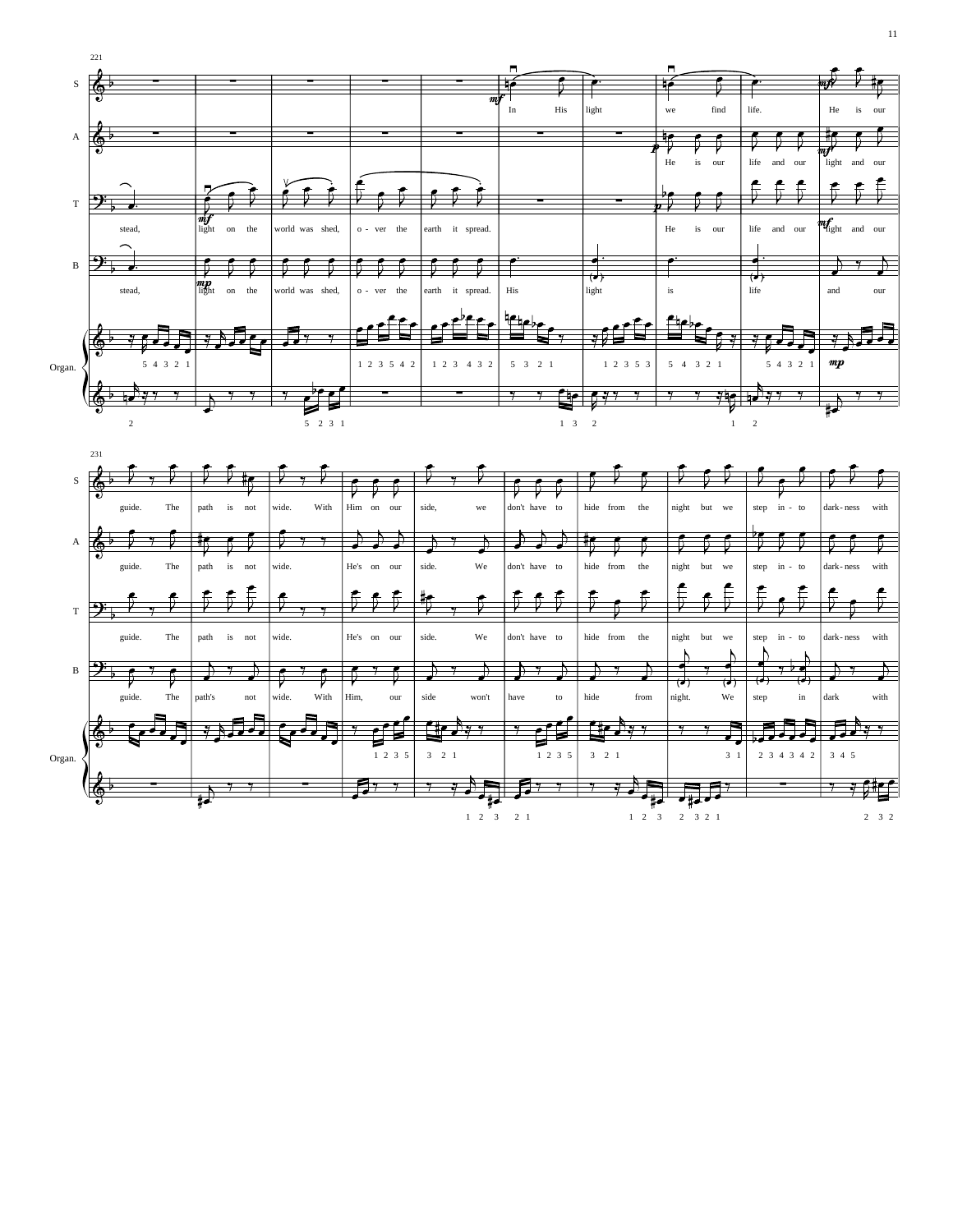

12